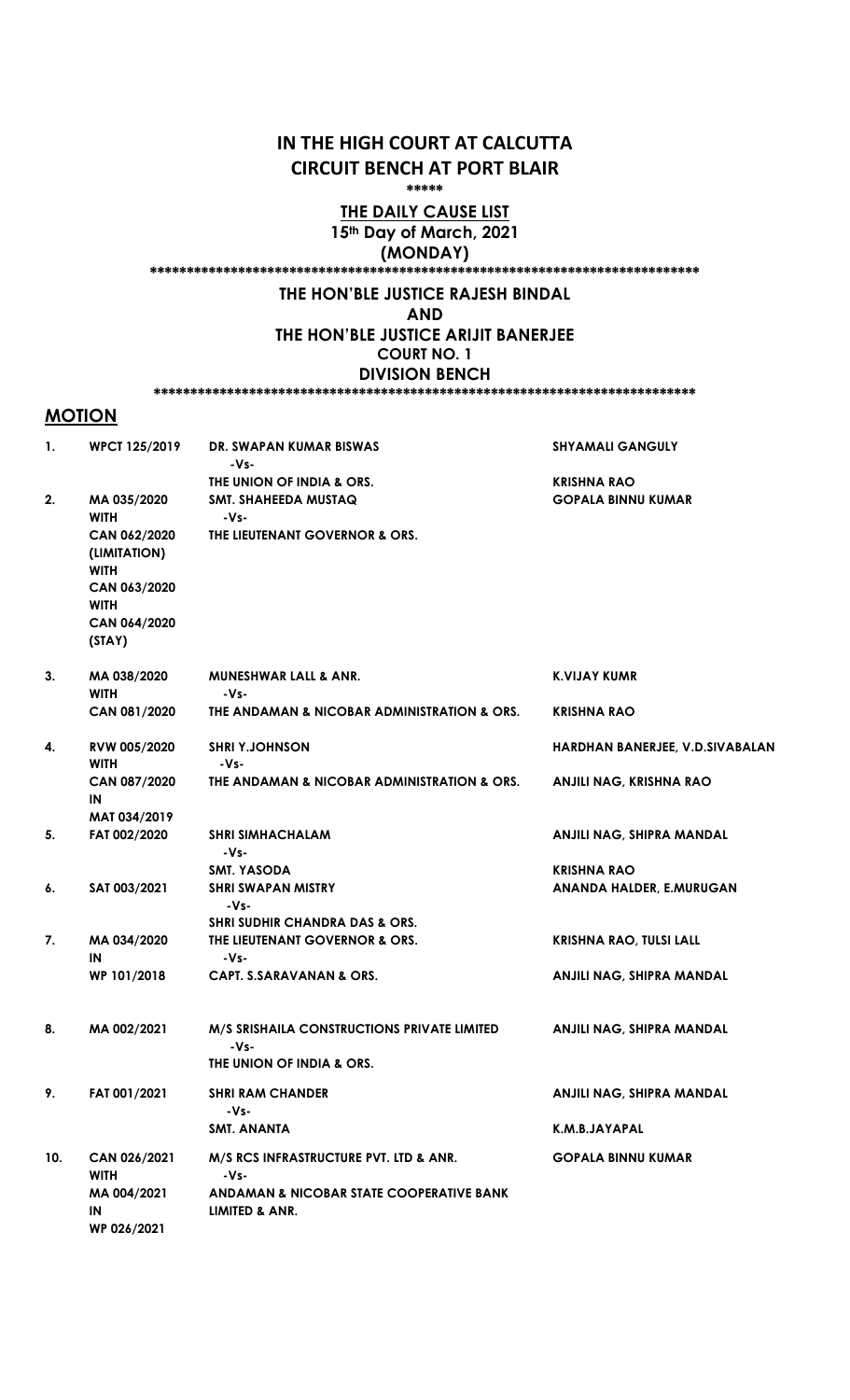| 11. | CAN 027/2021<br><b>WITH</b><br>CAN 028/2021<br>(LIMITATION)<br><b>WITH</b><br>FAT 002/2021 | <b>SHRI SIMHACHALAM</b><br>-Vs-<br>SMT. YASODA                                                                        | <b>ANJILI NAG</b>                                          |
|-----|--------------------------------------------------------------------------------------------|-----------------------------------------------------------------------------------------------------------------------|------------------------------------------------------------|
| 12. | CAN 029/2021<br>IN                                                                         | THE LIEUTENANT GOVERNOR & ORS.<br>-Vs-                                                                                | <b>KRISHNA RAO</b>                                         |
|     | MA 034/2020                                                                                | <b>CAPT. ALAGURAJ &amp; ORS.</b>                                                                                      |                                                            |
| 13. | <b>FOR HEARING</b><br>MA 009/2020<br>IN                                                    | THE HON'BLE LT. GOVERNOR & ORS.<br>-Vs-                                                                               | <b>KRISHNA RAO</b>                                         |
|     | WP 268/2018                                                                                | ANDAMAN SARVAJANIK NIRMAN VIBAGH MAZDOOR<br><b>SANGH &amp; ORS.</b>                                                   | <b>GOPALA BINNU KUMAR</b>                                  |
| 14. | <b>WPCT 228/2008</b>                                                                       | <b>SMTI. IRENE NICOLUS</b><br>-Vs-                                                                                    | ANJILI NAG, D.ILANGO, P.MAYA                               |
|     |                                                                                            | THE UNION OF INDIA & ORS.                                                                                             | S.GANGULY, N.A.KHAN, K.M.B.JAYAPAL                         |
| 15. | CAN 008/2018<br>(STAY)<br><b>WITH</b><br>MA 006/2018<br>IN<br>WP 163/2016                  | THE ANDAMAN & NICOBAR ADMINISTRATION & ORS.<br>-Vs-<br><b>SHRI SHYAMAL CHOWDHURY</b>                                  |                                                            |
| 16. | <b>FMAT 004/2019</b>                                                                       | THE EXECUTIVE ENGINEER<br>-Vs-                                                                                        | <b>KRISHNA RAO</b>                                         |
| 17. | FA 001/2019                                                                                | <b>SHRI C.V.THOMAS</b><br><b>SHRI ASHIM NANDI</b><br>-Vs-                                                             | <b>GOPALA BINNU KUMAR</b><br>ANJILI NAG, SHIPRA MANDAL     |
|     |                                                                                            | <b>SMT. RINA BEPARI</b>                                                                                               | <b>IN PERSON</b>                                           |
| 18. | <b>WPCT 090/2019</b>                                                                       | SHRI SELVARAJ RAJU<br>-Vs-                                                                                            | <b>K.SABIR</b>                                             |
|     |                                                                                            | UNION OF INDIA & ORS.                                                                                                 | MOHD. TABRAIZ, V.D.SIVABALAN, R.GEORGE                     |
| 19. | <b>WPCT 270/2019</b>                                                                       | DR. PRASHANT SHRIVASTAVA<br>-Vs-                                                                                      | <b>GOPALA BINNU KUMAR</b>                                  |
| 20. | MA 039/2019                                                                                | THE UNION OF INDIA & ORS.<br>SHRI MASOOD ALI & ANR.                                                                   | <b>TULSI LALL, DEBU CHOWDHURY</b><br>K.M.B.JAYAPAL, G.MINI |
|     | IN<br>WP 245/2018                                                                          | -Vs-<br>THE PORT BLAIR MUNICIPAL COUNCIL & ORS.                                                                       | ARUL PRASANTH, G.BINNU KUMAR                               |
| 21. | WP 084/2020(PIL)                                                                           | ANDAMAN & NICOBAR ISLANDS REAL ESTATE<br><b>ASSOCIATION &amp; ANR.</b>                                                | <b>MOHD. TABRAIZ</b>                                       |
|     | <b>WITH</b>                                                                                | -Vs-                                                                                                                  | <b>ARUL PRASANTH</b>                                       |
|     | WP 081/2020(PIL)                                                                           | THE LT. GOVERNOR & ORS.<br>ANDAMAN CHAMBER OF COMMERCE & INDUSTRY &<br>ANR.<br>-Vs-<br>THE LIEUTENANT GOVERNOR & ORS. | A.NAG, S.MANDAL, R.PRADEEP, S.DEVI                         |
| 22. | <b>WPCT 098/2020</b>                                                                       | THE UNION OF INDIA & ORS.<br>-Vs-                                                                                     | <b>V.D.SIVABALAN</b>                                       |
| 23. | CRM 920/2021                                                                               | <b>SHRI P.K.MISHRA</b><br><b>KOMAL THORVE</b><br>-Vs-                                                                 | SHREEYASH U.LALIT, R.AGARWAL                               |
|     |                                                                                            | UNION OF INDIA & ANR.                                                                                                 | <b>KRISHNA RAO</b>                                         |
| 24. | CRM 926/2021                                                                               | VANMALA GORAKH NANGARE<br>-Vs-                                                                                        | SHREEYASH U.LALIT, R.AGARWAL                               |
|     |                                                                                            | UNION OF INDIA & ANR.                                                                                                 | <b>KRISHNA RAO</b>                                         |
| 25. | CRM 928/2021                                                                               | <b>SHIVDUTTA GORAKH NANGARE</b><br>-Vs-                                                                               | SHREEYASH U.LALIT, R.AGARWAL                               |
|     |                                                                                            | UNION OF INDIA & ANR.                                                                                                 | <b>KRISHNA RAO</b>                                         |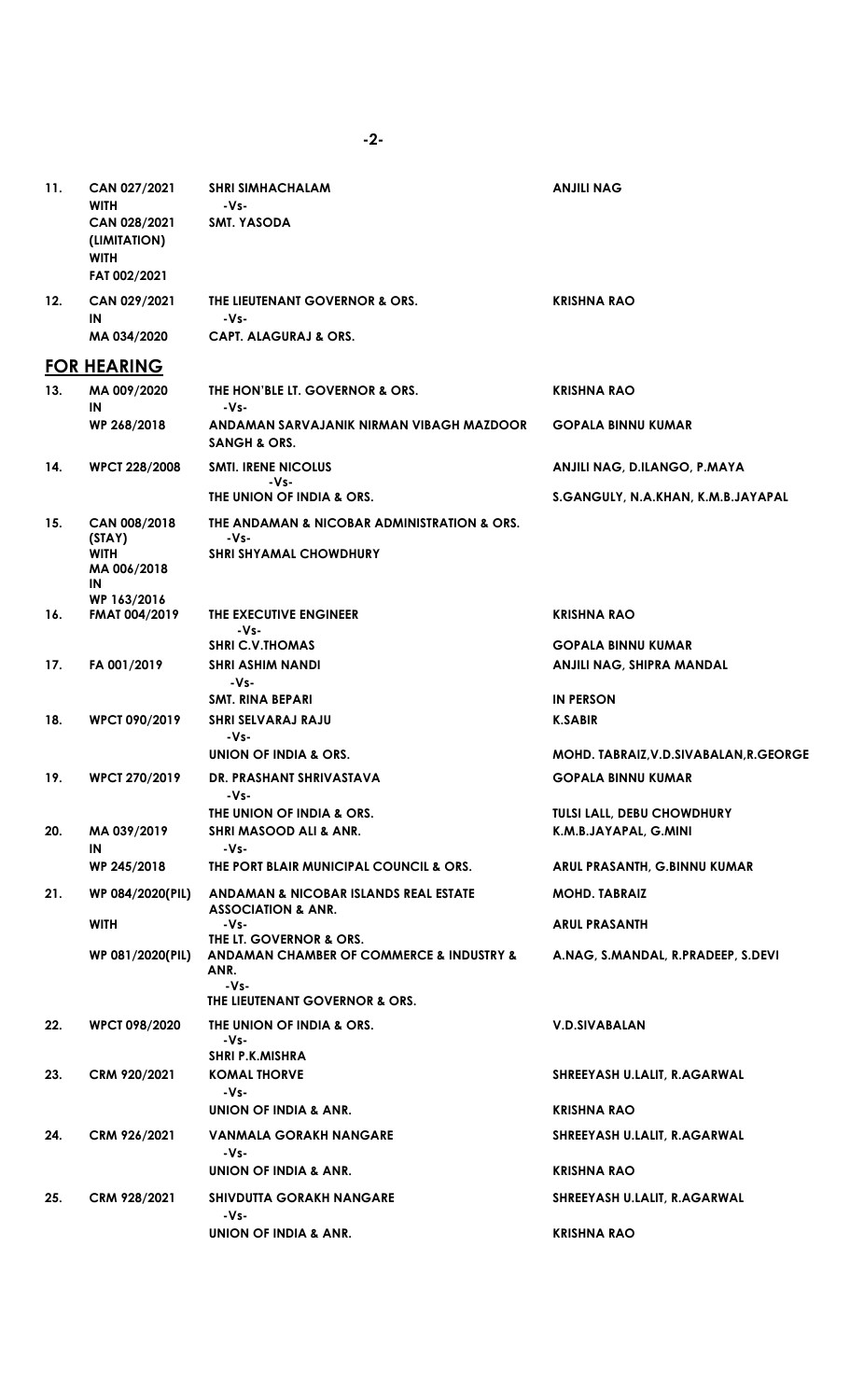# IN THE HIGH COURT AT CALCUTTA CIRCUIT BENCH AT PORT BLAIR

\*\*\*\*\*

### THE DAILY CAUSE LIST 15<sup>th</sup> Day of March, 2021

(MONDAY)

#### \*\*\*\*\*\*\*\*\*\*\*\*\*\*\*\*\*\*\*\*\*\*\*\*\*\*\*\*\*\*\*\*\*\*\*\*\*\*\*\*\*\*\*\*\*\*\*\*\*\*\*\*\*\*\*\*\*\*\*\*\*\*\*\*\*\*\*\*\*\*\*\*\*\*\*\*\*\*\*\*\*

### THE HON'BLE JUSTICE RAJESH BINDAL COURT NO. I SINGLE BENCH

\*\*\*\*\*\*\*\*\*\*\*\*\*\*\*\*\*\*\*\*\*\*\*\*\*\*\*\*\*\*\*\*\*\*\*\*\*\*\*\*\*\*\*\*\*\*\*\*\*\*\*\*\*\*\*\*\*\*\*\*\*\*\*\*\*\*\*\*\*\*\*\*\*\*\*\*\*\*\*\*\*

## **MOTION**

| 1. | WP 9132/2020                | <b>MS. SHAILAJA SINGH</b><br>$-Vs-$                                                    | <b>GOPALA BINNU KUMAR</b>     |
|----|-----------------------------|----------------------------------------------------------------------------------------|-------------------------------|
|    |                             | THE MEDICAL COUNCIL OF INDIA & ORS.                                                    |                               |
| 2. | CRR 001/2021                | <b>MR. PRAKASH CHIMANLAL SHETH</b><br>$-Vs-$                                           | <b>PARDESHIA MUNDA</b>        |
|    |                             | THE STATE & ANR.                                                                       | <b>KRISHNA RAO</b>            |
| 3. | WP 073/2021                 | SHRI M.D.KASID ALI<br>-Vs-                                                             | <b>GOPALA BINNU KUMAR</b>     |
|    |                             | THE ANDAMAN & NICOBAR ADMINISTRATION & ORS.                                            | <b>KRISHNA RAO</b>            |
| 4. | WP 082/2021                 | <b>SHRI MOHAMMAD HALEEM</b><br>$-Vs-$                                                  | P.M.LALL                      |
|    |                             | THE ANDAMAN & NICOBAR ADMINISTRATION & ORS.                                            |                               |
| 5. | WP 086/2021                 | <b>SHRI K.VENKATESWARAN</b><br>-Vs-                                                    | <b>S.N.TEENA HUDSON</b>       |
|    |                             | THE SECRETARY, STATE TRANSPORT AUTHORITY & ORS.                                        |                               |
| 6. | AP 004/2021                 | <b>HCL INFOTECH LIMITED</b><br>-Vs-                                                    | <b>DOLLY SARKAR</b>           |
|    |                             | THE ADMINISTRATION OF ANDAMAN & NICOBAR<br><b>ISLANDS</b>                              | <b>KRISHNA RAO</b>            |
| 7. | <b>CAN 012/2021</b><br>IN   | THE UNION TERRITORY, ADMINISTRATION OF ANDAMAN & KRISHNA RAO<br><b>NICOBAR ISLANDS</b> |                               |
|    | WP 179/2018                 | -Vs-                                                                                   |                               |
|    |                             | <b>SHRI MANOJ PAUL</b>                                                                 |                               |
| 8. | WP 233/2019<br><b>WITH</b>  | <b>SHRI SHUBHAM RAJ</b><br>-Vs-                                                        | ANJILI NAG, SHIPRA MANDAL     |
|    | CAN 085/2020<br><b>WITH</b> | THE MEDICAL COUNCIL OF INDIA & ORS.                                                    | <b>MOHD. TABRAIZ, TASNEEM</b> |
|    | CAN 016/2021                |                                                                                        |                               |

# FOR HEARING

| 9.  | CPAN 025/2006<br>IN        | THE ANDAMAN TIMBER INDUSTRIES LTD.<br>-Vs-                 | K.M.B.JAYAPAL                          |
|-----|----------------------------|------------------------------------------------------------|----------------------------------------|
|     | WP 197/2004                | <b>SHRI SOM NAIDU &amp; ORS.</b>                           | <b>ANJILI NAG</b>                      |
| 10. | <b>CPAN 004/2021</b><br>IN | AVIS ISLAND COCONUT PLANTATION COOPERATIVE<br>SOCIETY LTD. | <b>ANJILI NAG</b>                      |
|     | WP 464/2017                | -Vs-<br><b>MS. NITIKA PAWAR &amp; ANR.</b>                 |                                        |
| 11. | WP 009/2018                | <b>SHRI P.SUNDARA RAO</b><br>-Vs-                          | <b>GOPALA BINNU KUMAR</b>              |
|     |                            | THE LT. GOVERNOR & ORS.                                    | <b>S.C.MISHRA</b>                      |
| 12. | WP 063/2018                | M/S PANKAJ ENTERPRISES & ANR.<br>-Vs-                      | <b>RAJINDER SINGH, TAPAN KUMAR DAS</b> |
|     |                            | THE ANDAMAN & NICOBAR ADMINISTRATION & ORS.                | <b>ANJILI NAG</b>                      |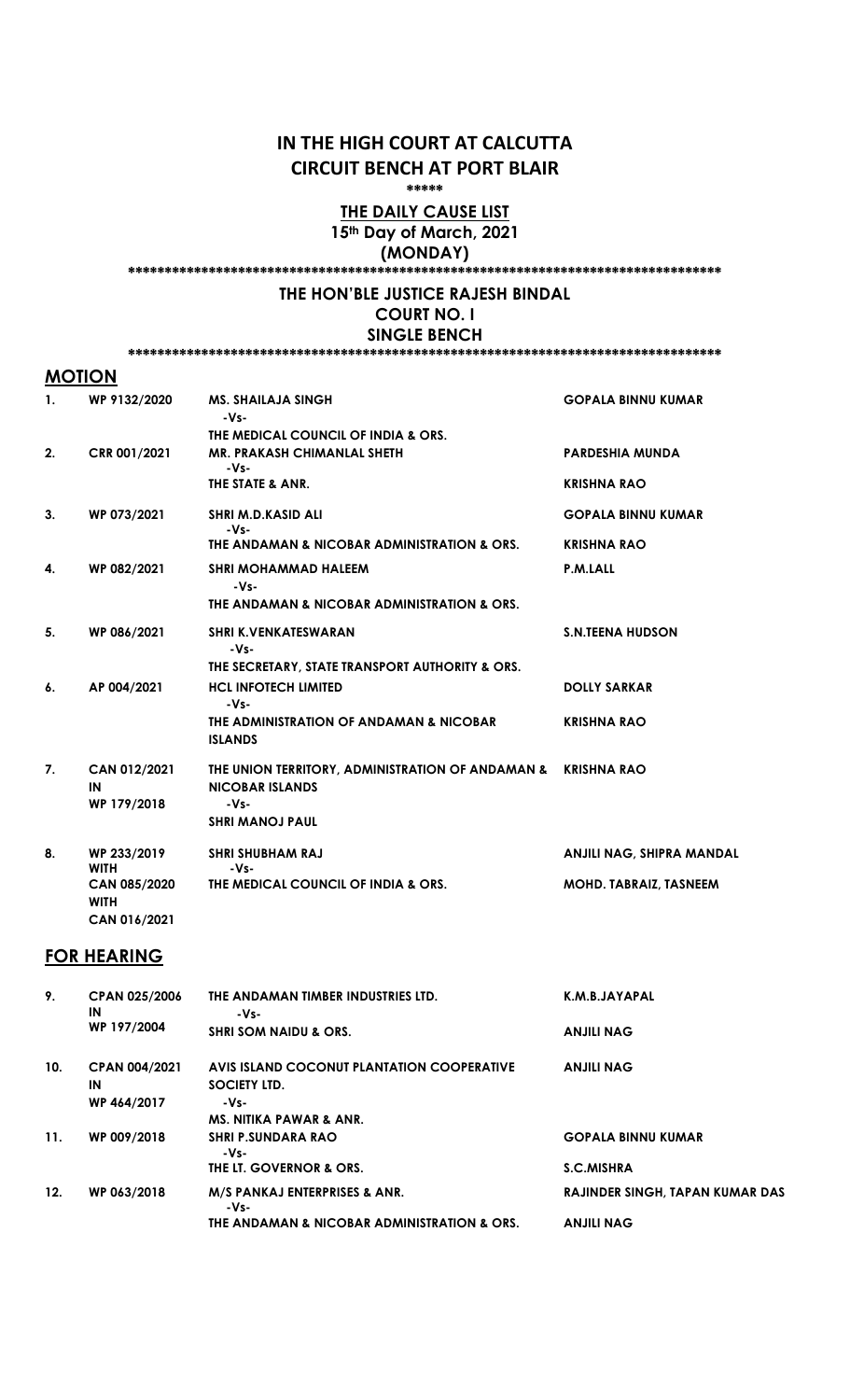| 13. | WP 171/2018      | <b>MULTIPLE AGENCIES PRIVATE LIMITED &amp; ANR.</b><br>-Vs-                                  | <b>R.P.GOBIND</b>                                                          |
|-----|------------------|----------------------------------------------------------------------------------------------|----------------------------------------------------------------------------|
|     |                  | ANDAMAN STATE COOPERATIVE BANK LIMITED & ORS.                                                | MOHD. TABRAIZ, KRISHNA RAO                                                 |
| 14. | WP 178/2018      | SMT. P.RENU<br>-Vs-                                                                          | <b>D.C.KABIR</b>                                                           |
|     |                  | THE STATE BANK OF INDIA & ORS.                                                               | <b>ANJILI NAG</b>                                                          |
| 15. | CRR 018/2019     | <b>SHRI RUPESH KISHEN</b><br>$-Vs-$                                                          | <b>R.P.GOBIND</b>                                                          |
|     |                  | THE STATE                                                                                    |                                                                            |
| 16. | FMAT 003/2019    | SMT. SABITA DEVI & ORS.<br>-Vs-                                                              | K.M.B.JAYAPAL, G.MINI                                                      |
|     |                  | THE MANAGER & ANR.                                                                           | ANITA HEGDE, ARUL PRASANTH                                                 |
| 17. | WP 094/2019      | ANDAMAN PLANTATIONS AND DEVELOPMENT<br><b>CORPORATION PRIVATE LIMITED &amp; ANR.</b>         | RAJA BASU CHOUDHARY, SHYAMALI<br><b>GANGULY, DEEPAK JAIN, ASIF HUSSAIN</b> |
|     | <b>WITH</b>      | -Vs-                                                                                         |                                                                            |
|     |                  | THE UNION OF INDIA & ORS.                                                                    | D.C.KABIR, ARUL PRASANTH                                                   |
|     | WP 095/2019      | ANDAMAN PLANTATIONS AND DEVELOPMENT<br><b>CORPORATION PRIVATE LIMITED &amp; ANR.</b><br>-Vs- | RAJA BASU CHOUDHARY, SHYAMALI<br><b>GANGULY, DEEPAK JAIN, ASIF HUSSAIN</b> |
|     |                  | THE UNION OF INDIA & ORS.'                                                                   | D.C.KABIR, ARUL PRASANTH                                                   |
| 18. | WP 179/2019      | SMT. SELVI K.NATHAN<br>-Vs-                                                                  | K.M.B.JAYAPAL, G.MINI                                                      |
|     |                  | THE ANDAMAN & NICOBAR ADMINISTRATION & ORS.                                                  | <b>KRISHNA RAO, S.GANGULY</b>                                              |
| 19. | WP 209/2019      | MS. R.KAUSHALYA & ORS.<br>-Vs-                                                               | ANJILI NAG, SHIPRA MANDAL                                                  |
|     |                  | THE UNION OF INDIA & ORS.                                                                    | <b>MOHD. TABRAIZ</b>                                                       |
| 20. | WP 287/2019      | <b>ISLAND TRAVELS PVT. LTD.</b><br>-Vs-                                                      | D.C.KABIR, S.AJITH PRASAD                                                  |
|     |                  | THE ANDAMAN & NICOBAR ADMINISTRATION & ORS.                                                  | <b>KRISHNA RAO, ANJILI NAG</b>                                             |
| 21. | WP 288/2019      | <b>SHRI SHAJAN T.OOMMEN</b><br>-Vs-                                                          | D.C.KABIR, S.AJITH PRASAD                                                  |
|     |                  | ANDAMAN & NICOBAR ADMINISTRATION & ORS.                                                      | KRISHNA RAO                                                                |
| 22. | WP 289/2019      | YOHANNAN SAJEEVAN & ANR.<br>-Vs-                                                             | <b>DEEP CHAIM KABIR</b>                                                    |
|     |                  | ANDAMAN & NICOBAR ADMINISTRATION & ORS.                                                      |                                                                            |
| 23. | WP 20297(W)/2019 | M/S ARYAN AQUA (INDIA) PVT. LTD.<br>-Vs-                                                     | <b>ANJILI NAG</b>                                                          |
|     |                  | THE ANDAMAN & NICOBAR ADMINISTRATION & ORS.                                                  | A.K.MANDAL                                                                 |
| 24. | FMAT 004/2020    | <b>SMT. MANJU BISWAS &amp; ORS.</b><br>-Vs-                                                  | K.M.B.JAYAPAL, G.MINI                                                      |
|     |                  | THE MANAGER, NEW INDIA ASSURANCE COMPANY LTD.                                                | <b>ARUL PRASANTH</b>                                                       |
| 25. | WP 034/2020      | <b>SMT. REBA MONDAL</b><br>-Vs-                                                              | <b>ANANDA HALDER</b>                                                       |
|     |                  | THE UNION OF INDIA & ORS.                                                                    | <b>KRISHNA RAO</b>                                                         |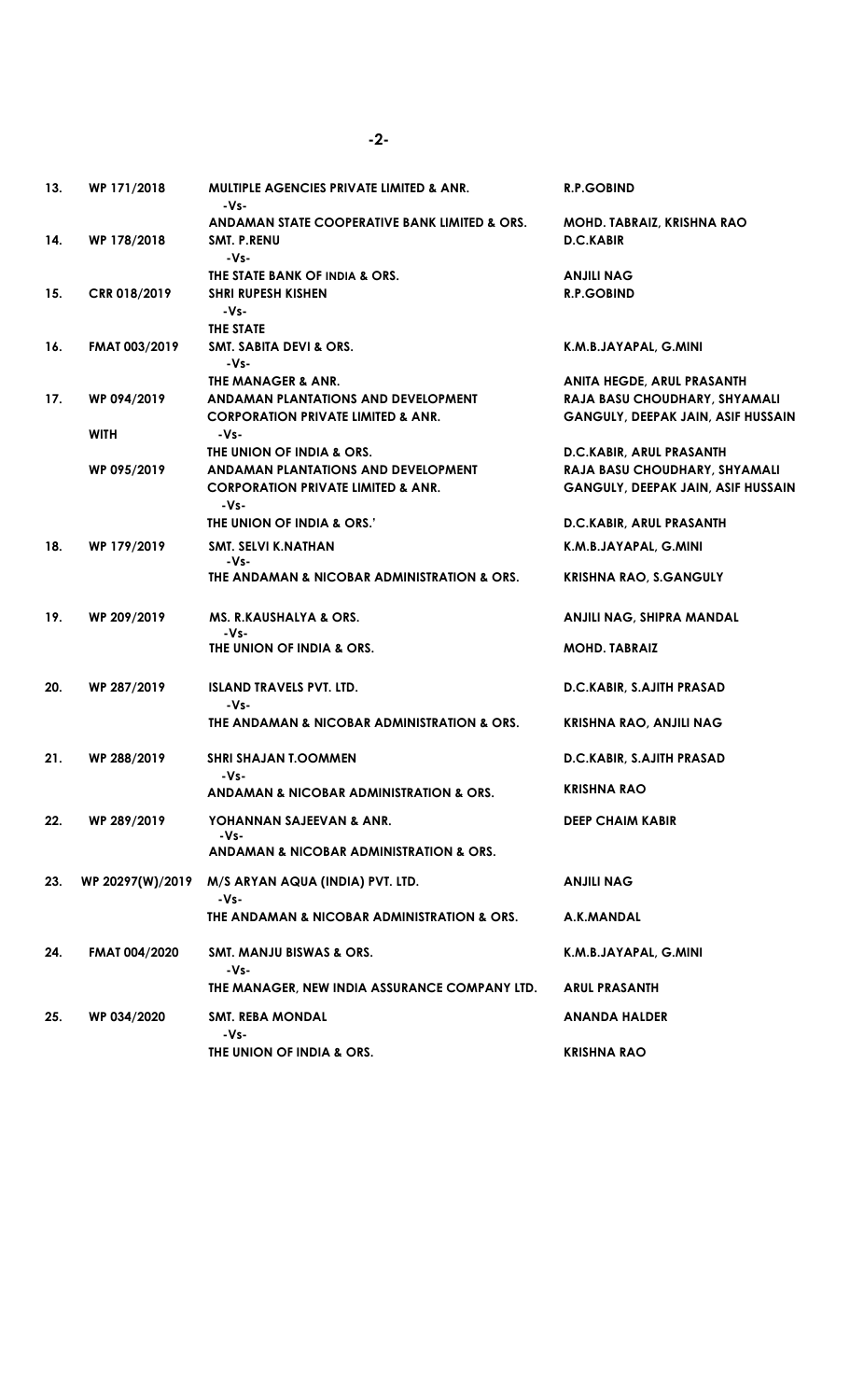## IN THE HIGH COURT AT CALCUTTA

#### CIRCUIT BENCH AT PORT BLAIR \*\*\*\*\*

THE DAILY CAUSE LIST

15<sup>th</sup> Day of March, 2021 (MONDAY)

\*\*\*\*\*\*\*\*\*\*\*\*\*\*\*\*\*\*\*\*\*\*\*\*\*\*\*\*\*\*\*\*\*\*\*\*\*\*\*\*\*\*\*\*\*\*\*\*\*\*\*\*\*\*\*\*\*\*\*\*\*\*\*\*\*\*\*\*\*\*\*\*\*\*\*\*\*\*\*\*\*

## THE HON'BLE JUSTICE ARIJIT BANERJEE

# COURT NO. II

SINGLE BENCH \*\*\*\*\*\*\*\*\*\*\*\*\*\*\*\*\*\*\*\*\*\*\*\*\*\*\*\*\*\*\*\*\*\*\*\*\*\*\*\*\*\*\*\*\*\*\*\*\*\*\*\*\*\*\*\*\*\*\*\*\*\*\*\*\*\*\*\*\*\*\*\*\*\*\*\*\*\*\*\*\*

|                | <b>TO BE MENTIONED</b>        |                                                                                 |                                 |
|----------------|-------------------------------|---------------------------------------------------------------------------------|---------------------------------|
| $\mathbf{1}$ . | WP 186/2019                   | <b>BAREFOOTS RESORTS AND LEISURE INDIA PRIVATE LIMITED</b><br>-Vs-              | ANJILI NAG, SHIPRA MANDAL       |
|                |                               | THE LIEUTENANT GOVERNOR & ORS.                                                  | KRISHNA RAO, GOPALA BINNU KUMAR |
|                | <b>MOTION</b>                 |                                                                                 |                                 |
| 2.             | WP 107/2020                   | THE EXECUTIVE ENGINEER<br>-Vs-                                                  | <b>KRISHNA RAO</b>              |
|                | <b>WITH</b>                   | <b>SMT. S.MANOHARI &amp; ORS.</b>                                               |                                 |
|                | WP 117/2020<br>(WITHOUT FILE) | <b>SMT. S.MANOHARI &amp; ORS.</b><br>-Vs-<br>THE EXECUTIVE ENGINEER, PBND, APWD | <b>GOPALA BINNU KUMAR</b>       |
| 3.             | WP 149/2020                   | M/S T.T.TRADING COMPANY & ANR.<br>$-Vs-$                                        | ANJILI NAG, SHIPRA MANDAL       |
|                |                               | THE ANDAMAN & NICOBAR ADMINISTRATION & ORS.                                     | <b>ARUL PRASANTH</b>            |
| 4.             | WP 084/2021                   | SMT. MAHATAB JABEEN & ANR.<br>-Vs-<br>THE DIRECTOR & ANR.                       | <b>S.N.TEENA HUDSON</b>         |
| 5.             | WP 085/2021                   | <b>SMT. MOTCHAM MARY</b><br>$-Vs-$<br>THE LIEUTENANT GOVERNOR & ORS.            | <b>S.N.TEENA HUDSON</b>         |
|                | <b>APPLICATION</b>            |                                                                                 |                                 |
| 6.             | RVW 102/2020<br><b>WITH</b>   | THE UNION OF INDIA & ORS.<br>-Vs-                                               | <b>ARUL PRASANTH</b>            |

| о. | NY IVZZZUZU<br><b>WITH</b> | THE UNIVIN OF INDIA & ONS.<br>-Vs-                         | <b>ANUL ENASANIN</b>                 |
|----|----------------------------|------------------------------------------------------------|--------------------------------------|
|    | CAN 001/2020               | ANDAMAN PLANTATION & DEVELOPMENT CORPORATION               | <b>SAMIR</b>                         |
|    |                            | <b>PRIVATE LIMITED</b>                                     |                                      |
| 7. | <b>FMAT 002/2020</b>       | <b>SHRI JAVED NISAR</b><br>-Vs-                            | K.M.B.JAYAPAL, G.MINI                |
|    |                            | THE MANAGER, UNITED INDIA INSURANCE COMPANY<br>LTD. & ANR. | N.A.KHAN, ANITA HEGDE, ARUL PRASANTH |
|    | <b>CONTEMPT PETITION</b>   |                                                            |                                      |
| 8. | CPAN 020/2019              | <b>SMT. T.KURMAWATI</b>                                    | <b>M.K.THAKUR</b>                    |
|    | IN                         | -Vs-                                                       |                                      |

|    | WP 160/2019      | THE LIEUTENANT GOVERNOR & ORS. | <b>ARUL PRASANTH</b> |
|----|------------------|--------------------------------|----------------------|
|    | <b>FOR ORDER</b> |                                |                      |
| 9. | CRR 009/2019     | SHRI A.MUKHTIAR ALI<br>-Vs-    | A.S.ZINU             |
|    |                  | SHRI MOHAMMED ANSARY & ANR.    | <b>G.BINNU KUMAR</b> |